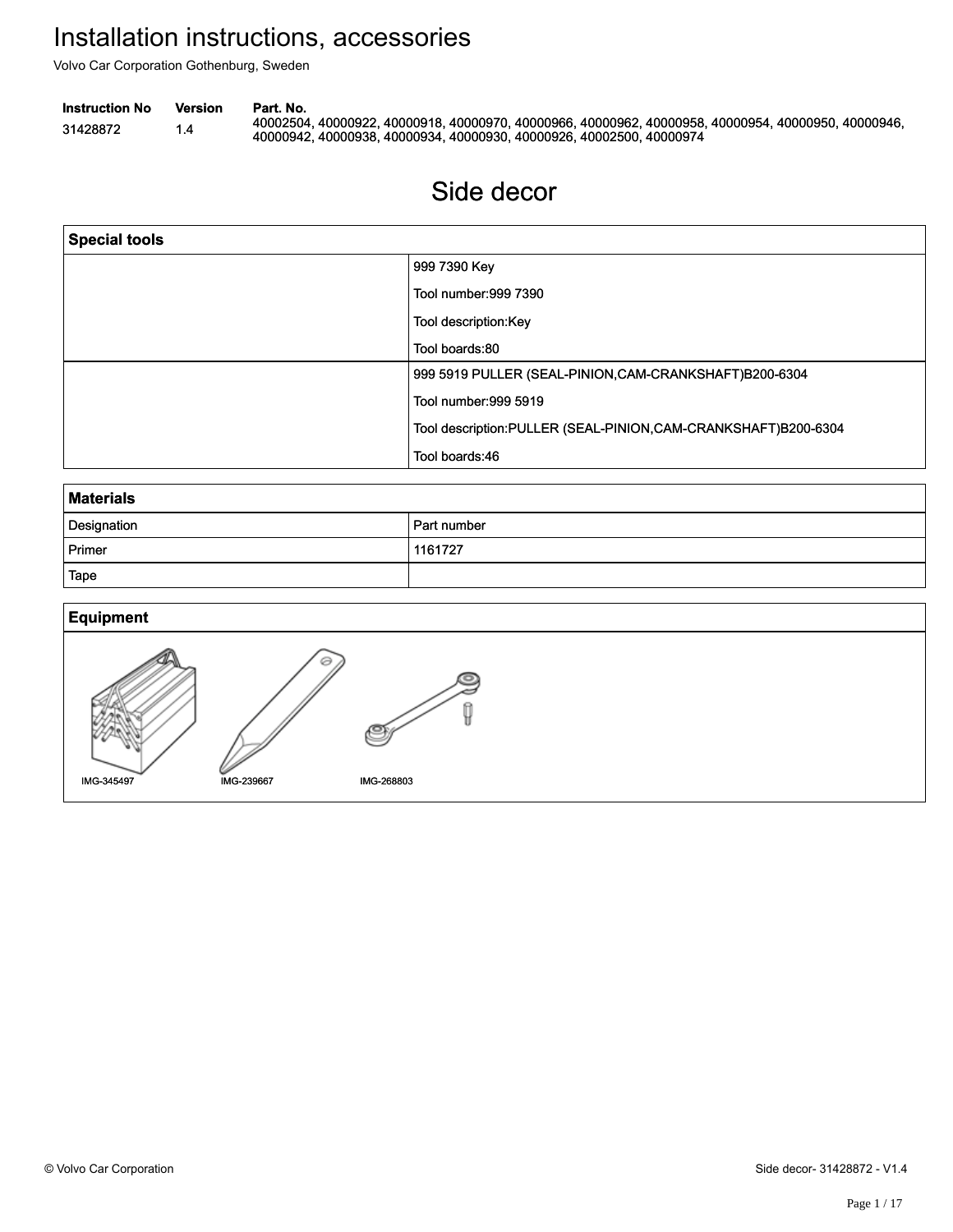Volvo Car Corporation Gothenburg, Sweden

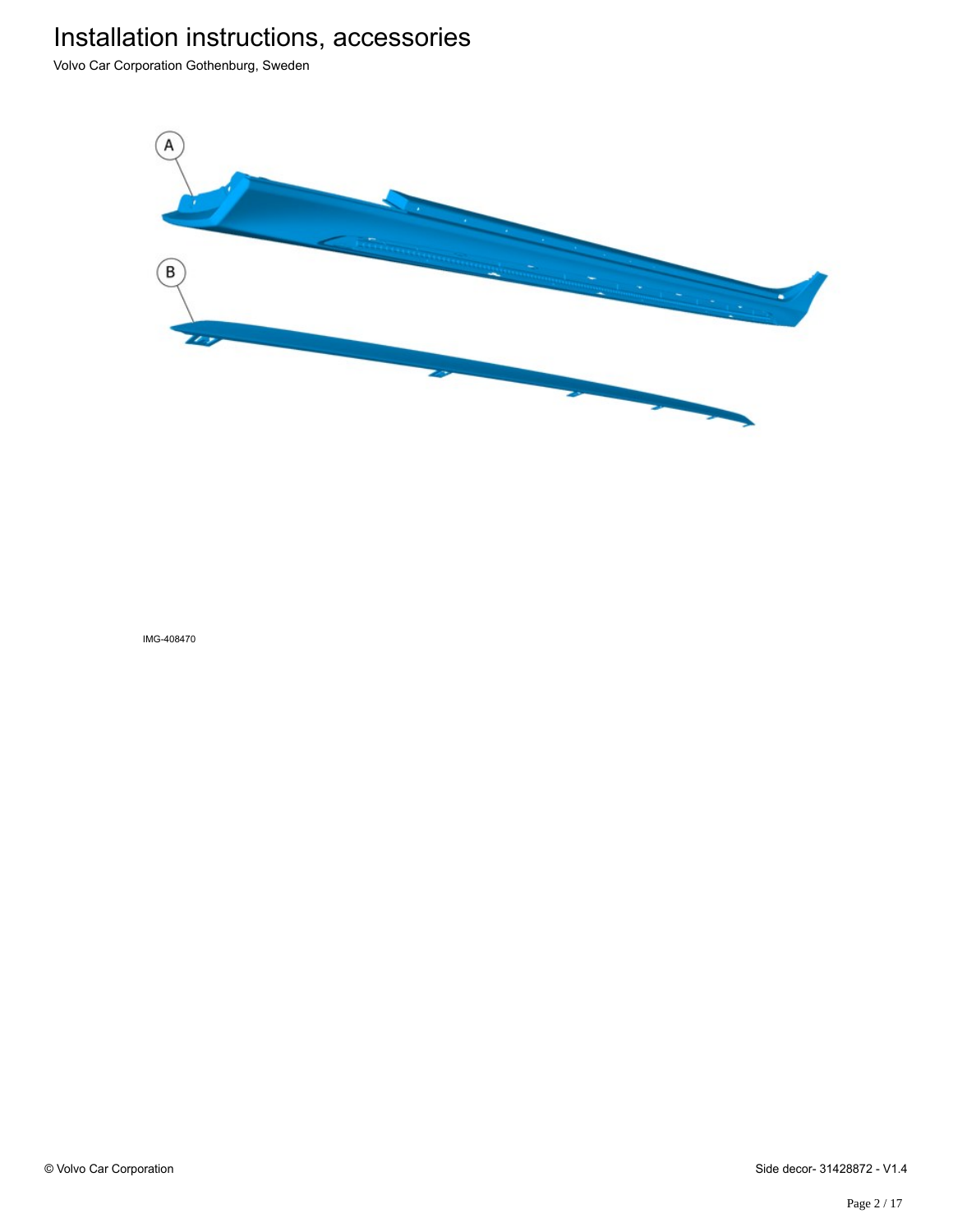Volvo Car Corporation Gothenburg, Sweden



**Color symbols**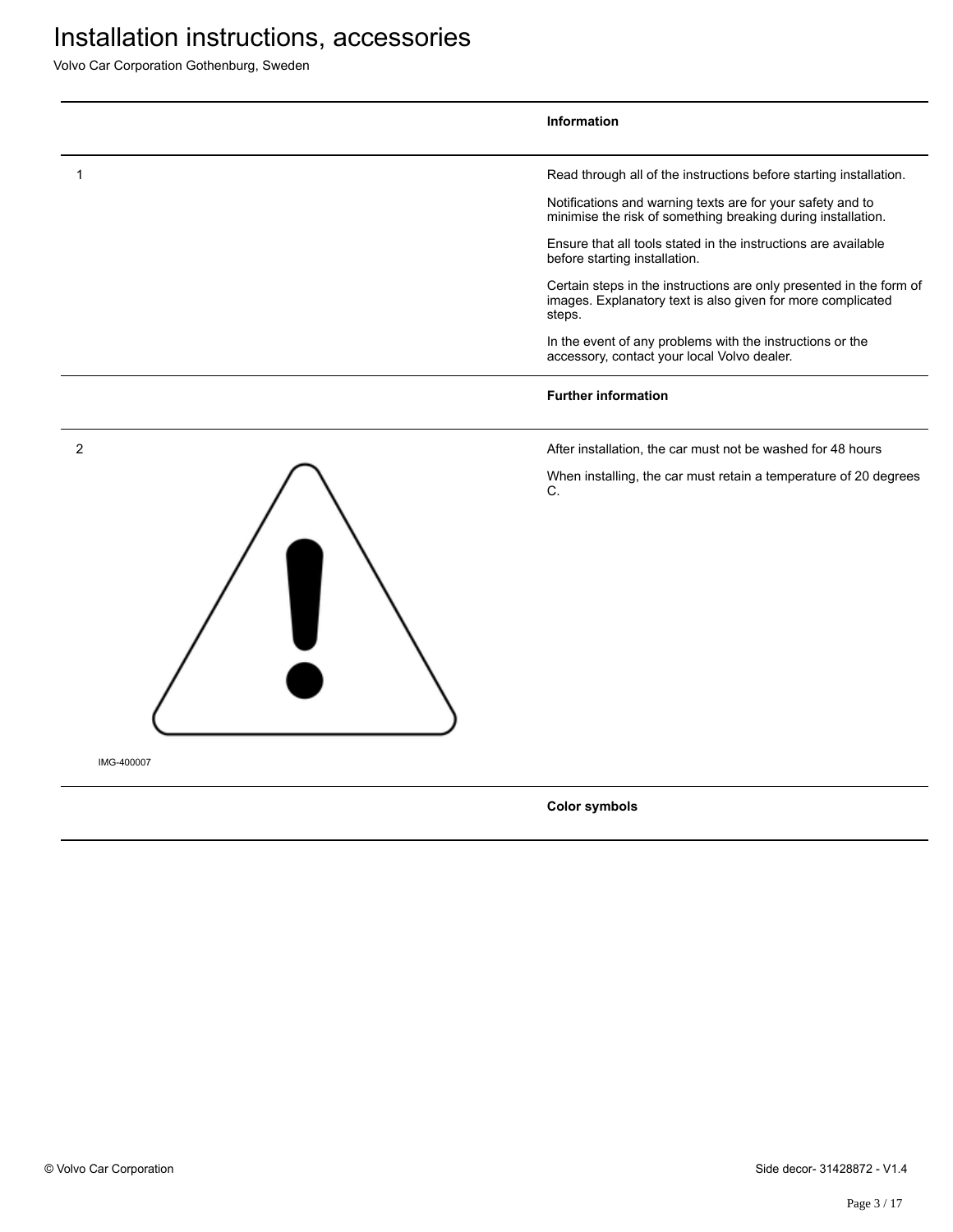Volvo Car Corporation Gothenburg, Sweden



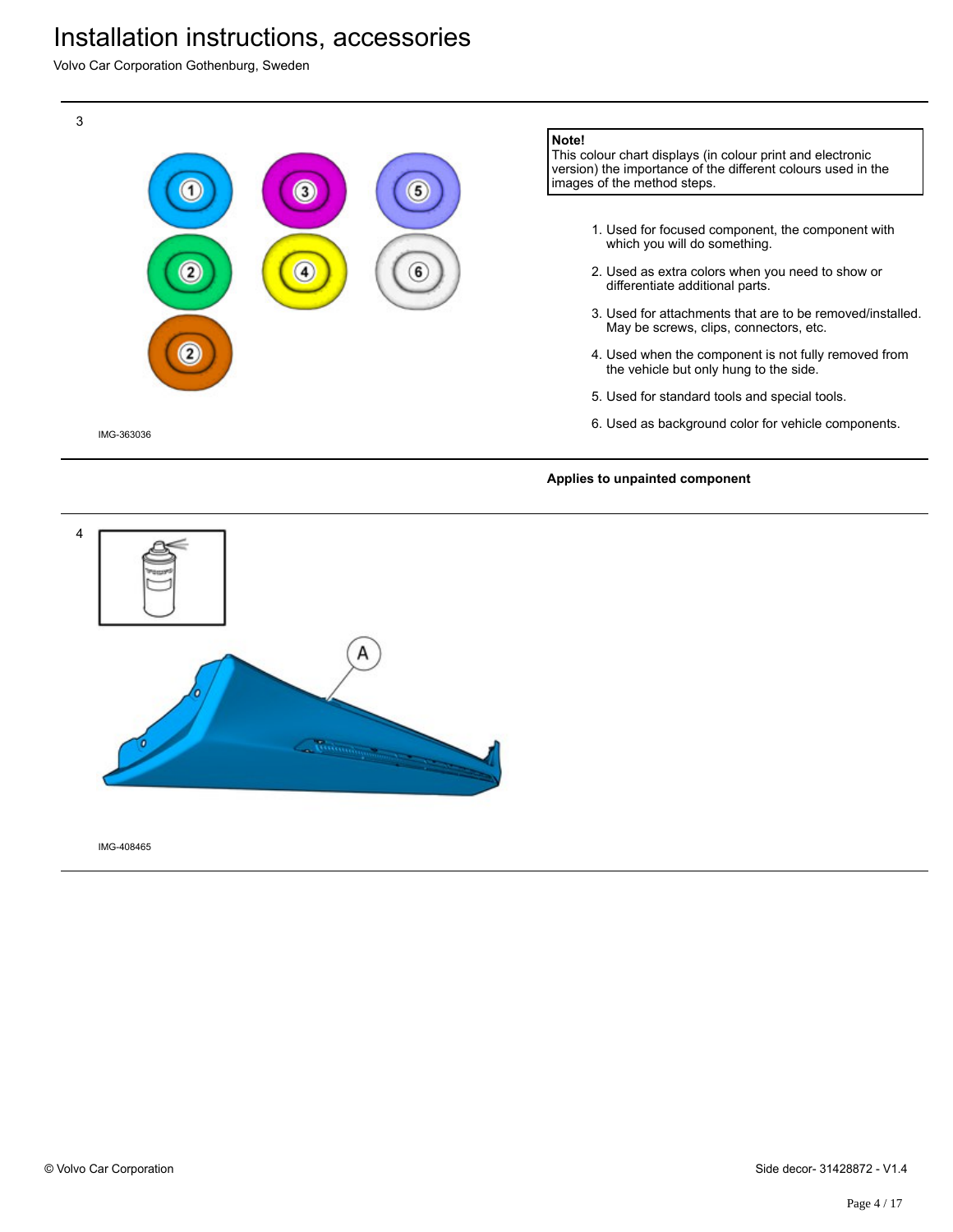Volvo Car Corporation Gothenburg, Sweden



IMG-416196

**Removal**

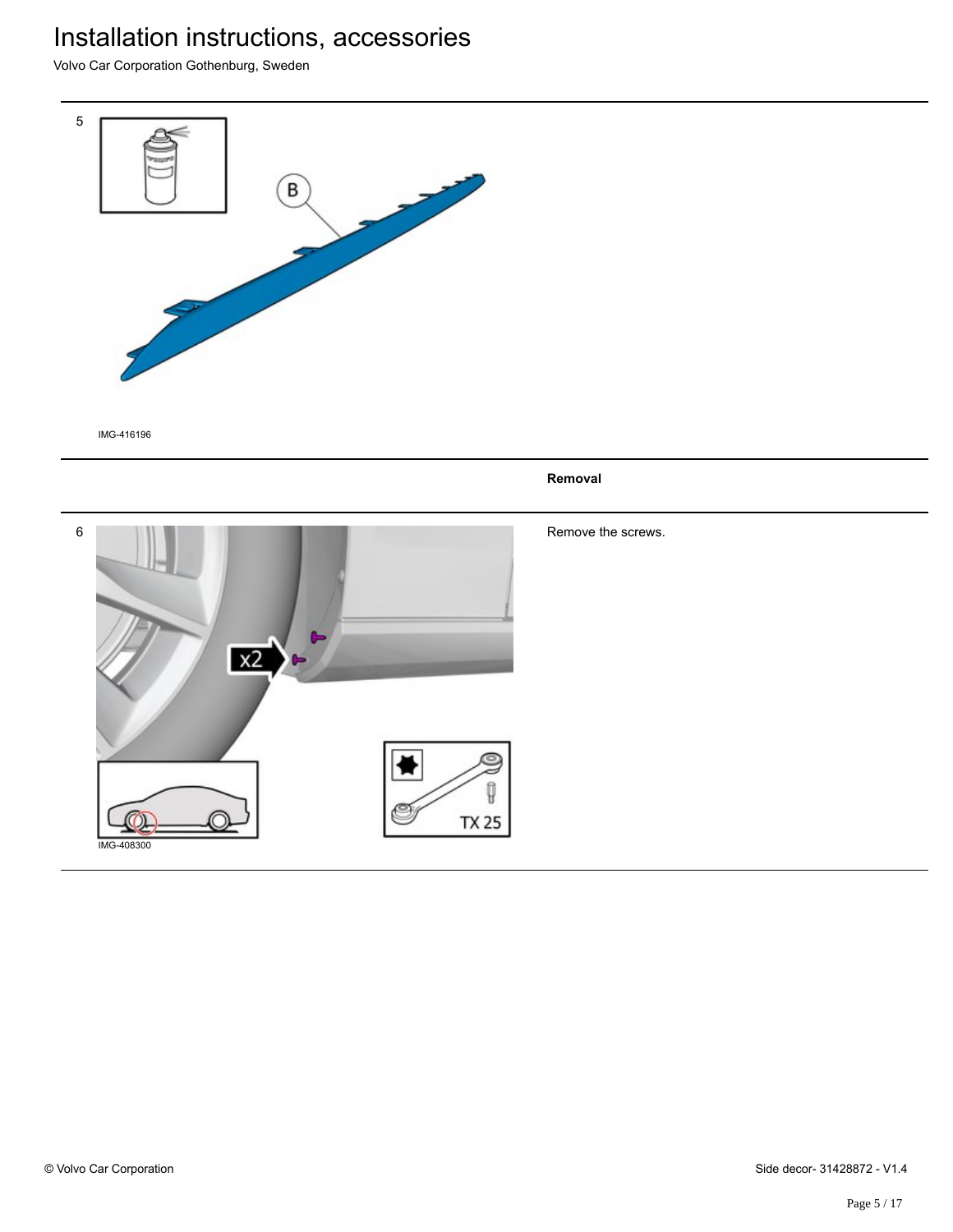Volvo Car Corporation Gothenburg, Sweden



8



Open doors.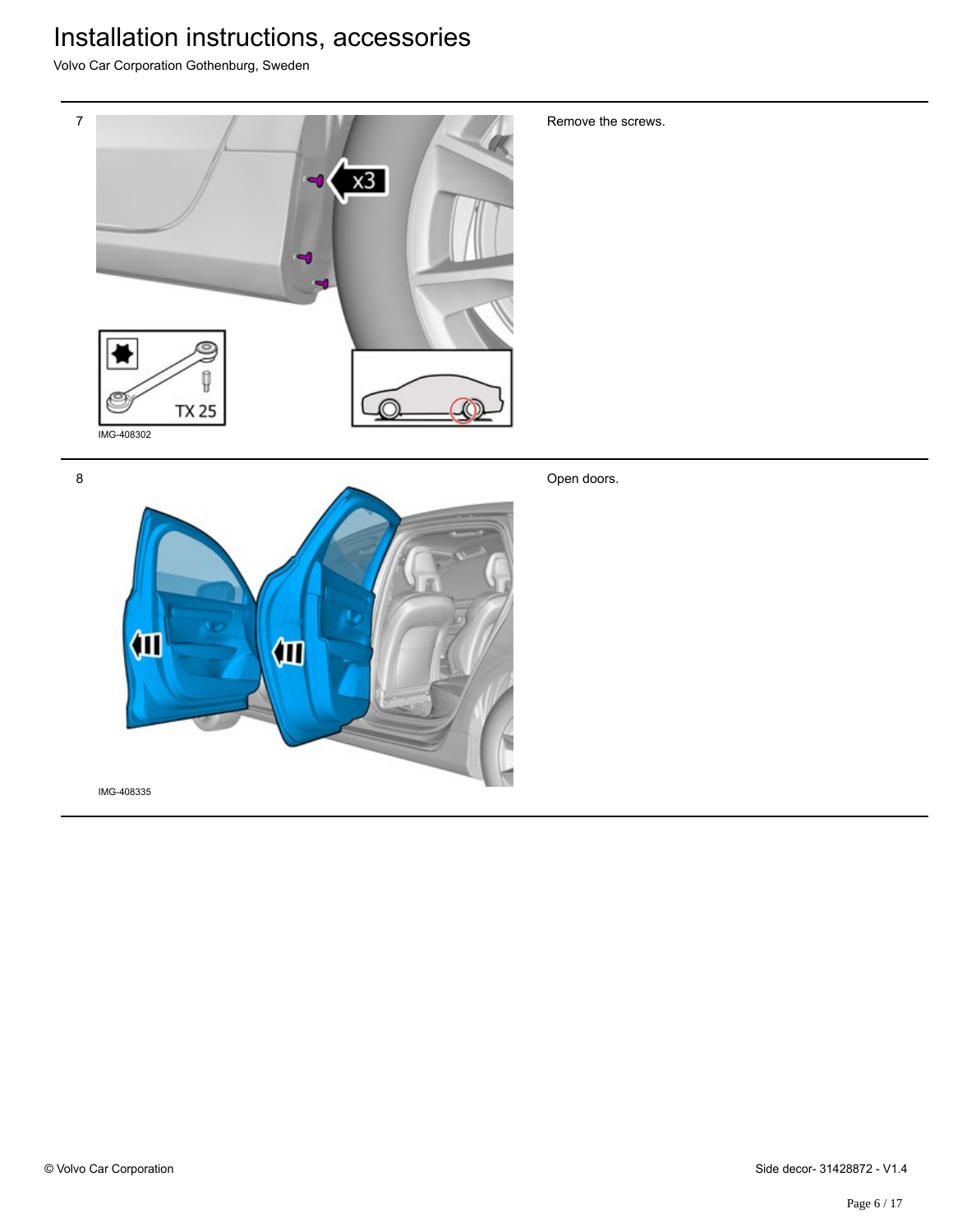Volvo Car Corporation Gothenburg, Sweden



The clips consist of two parts.

Loosen the clips.

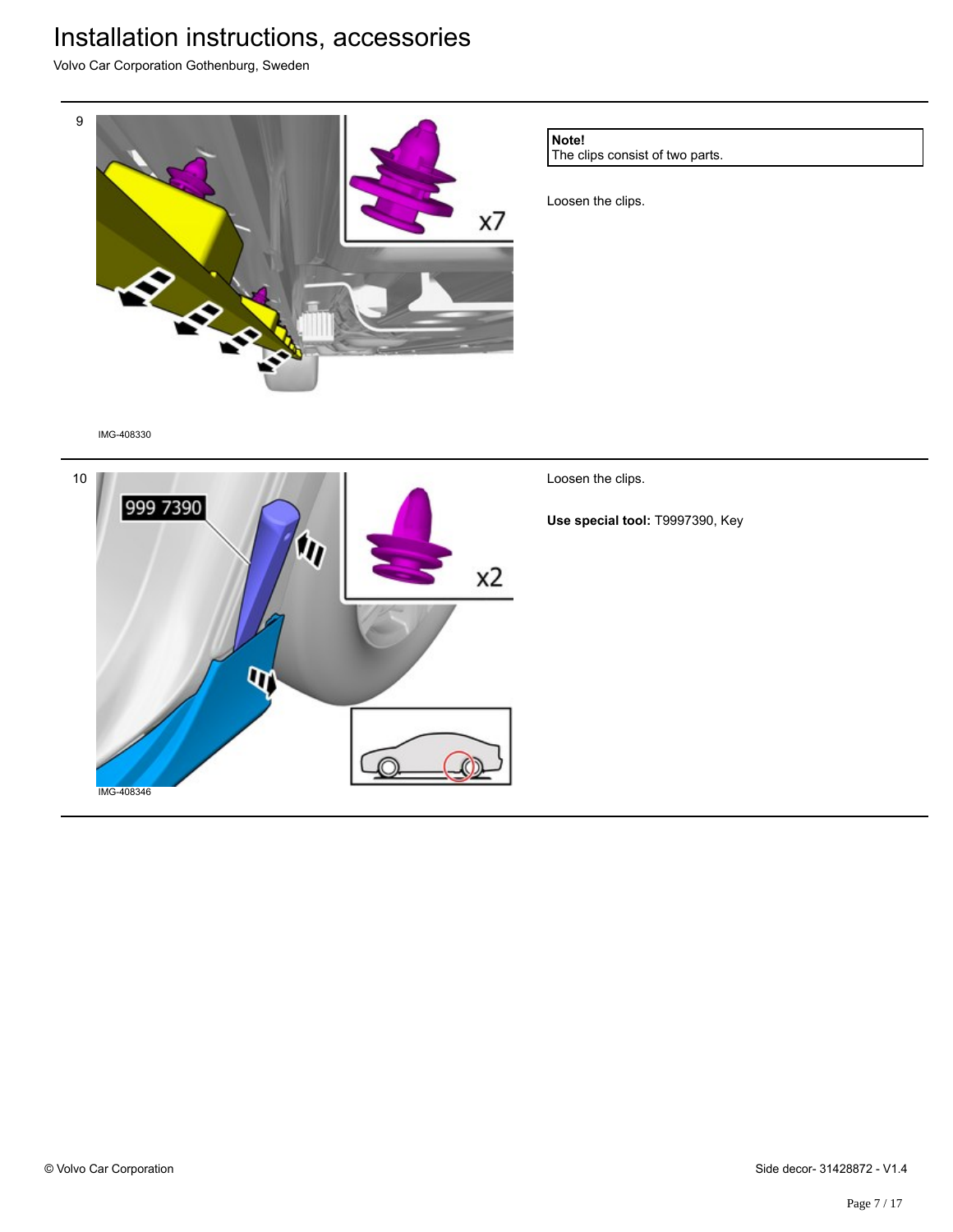Volvo Car Corporation Gothenburg, Sweden

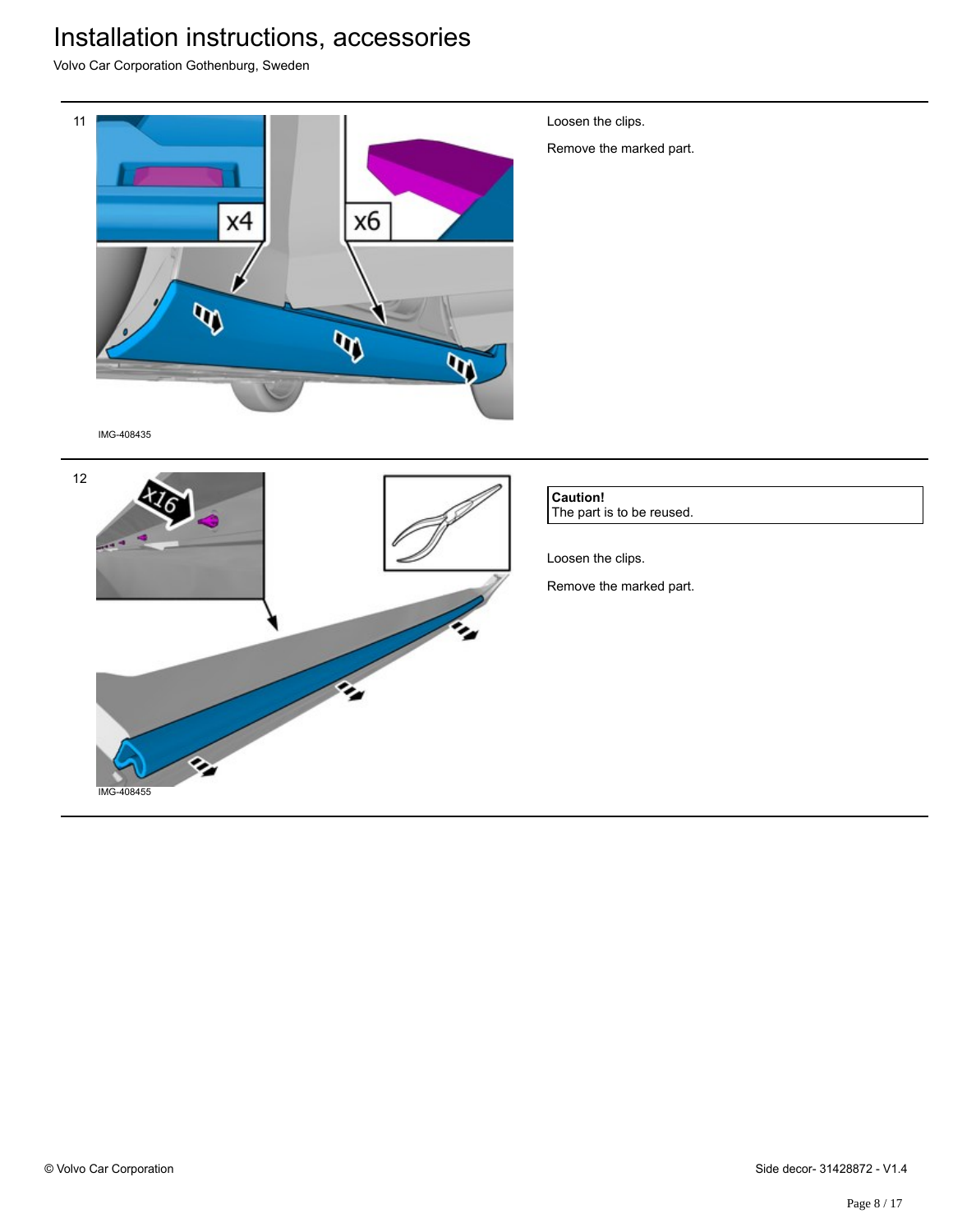Volvo Car Corporation Gothenburg, Sweden



**Note!**

Make sure that the mating faces are clean and free of foreign material.

**Use special tool:** T9995919, PULLER (SEAL-PINION,CAM-CRANKSHAFT)B200-6304

### **Accessory installation**

Remove the protective film.

Repeat on the other side.



IMG-463189

14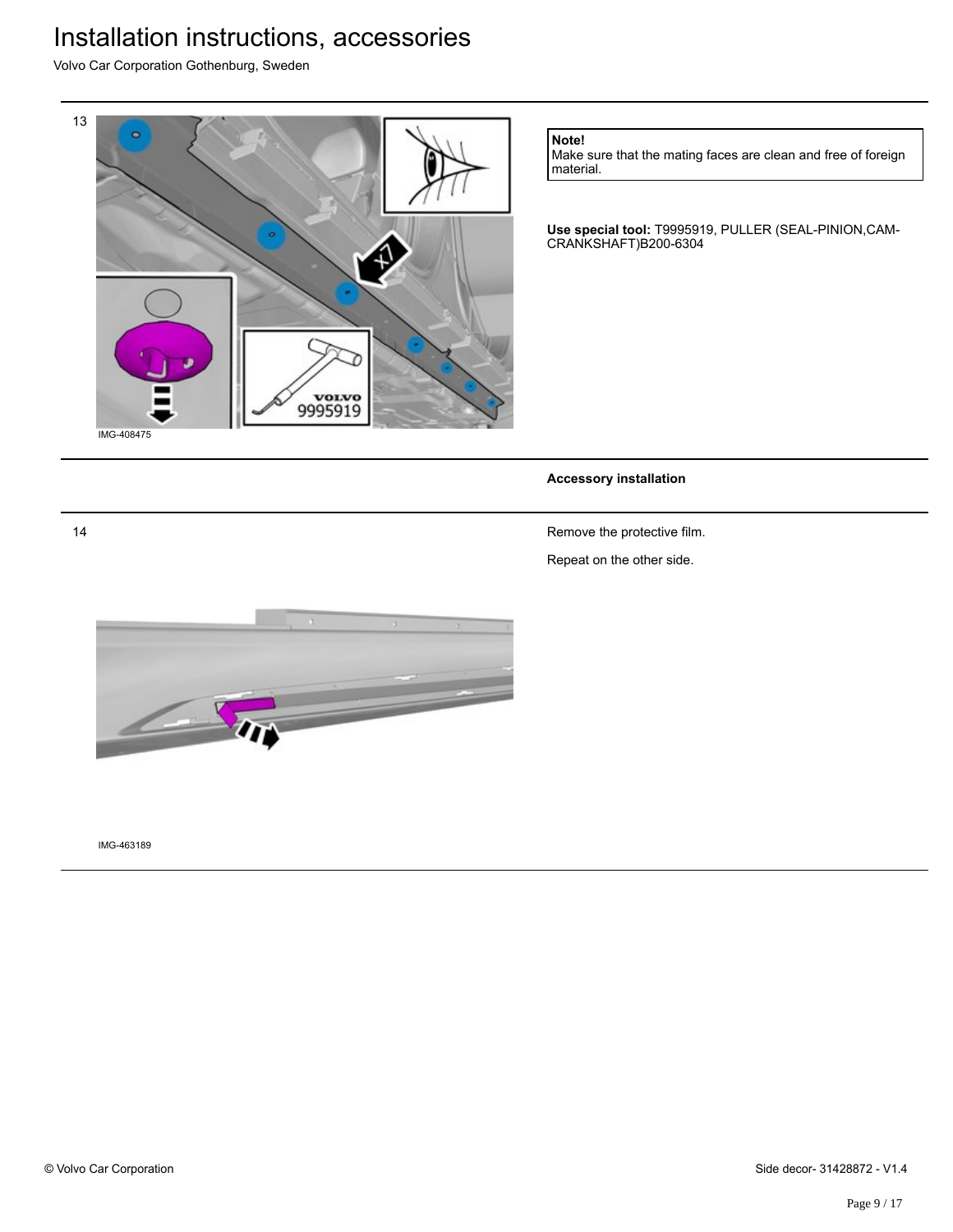Volvo Car Corporation Gothenburg, Sweden



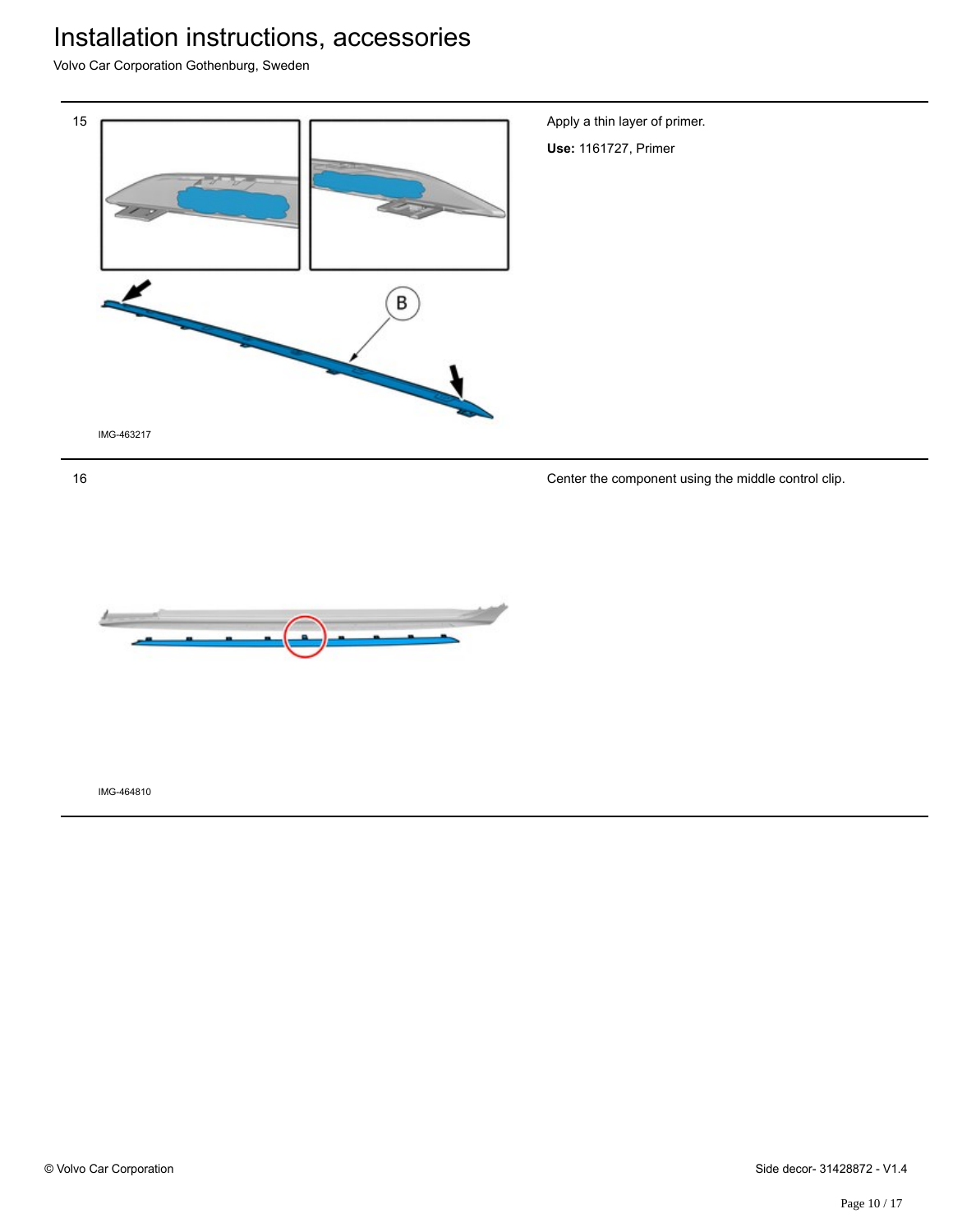Volvo Car Corporation Gothenburg, Sweden

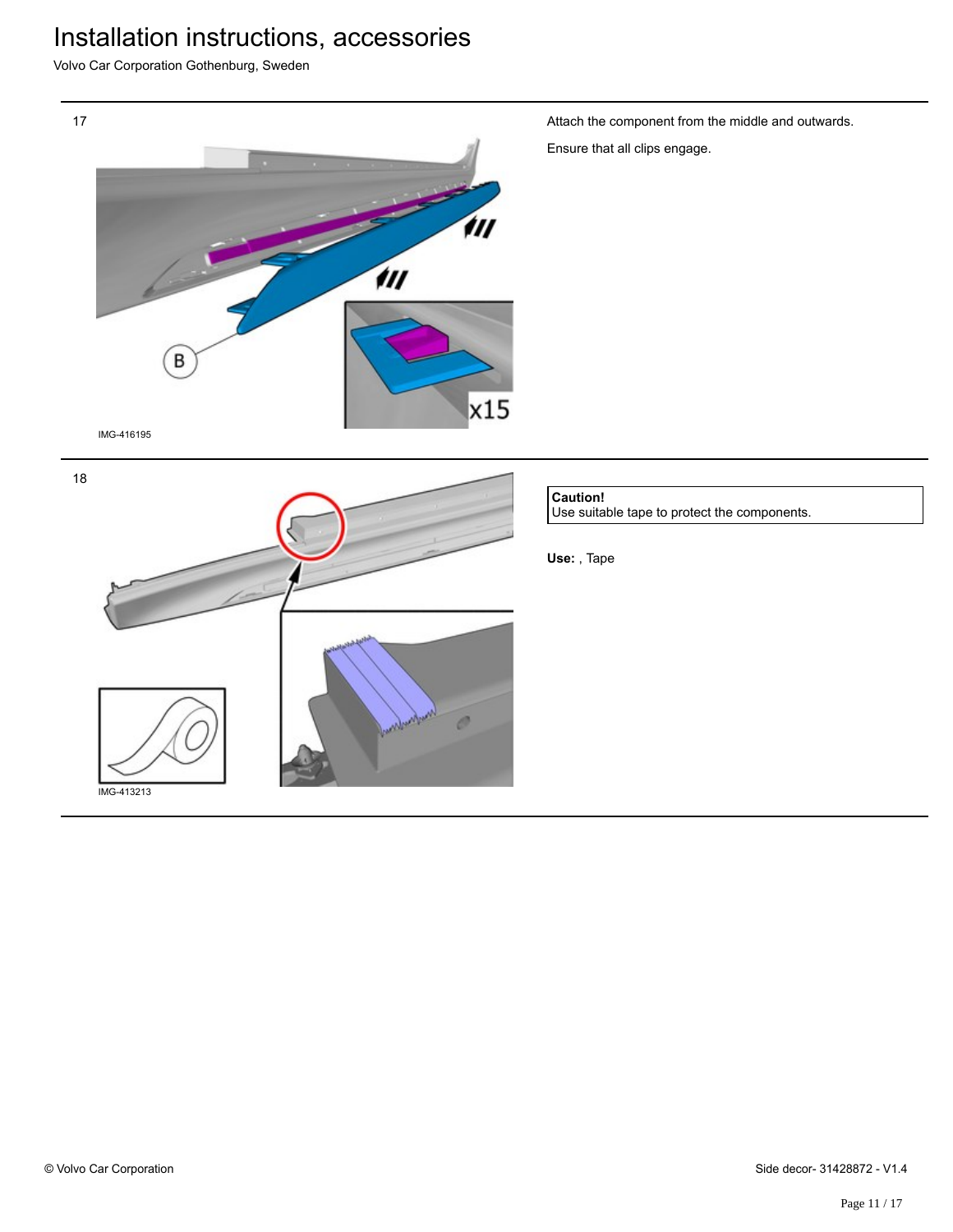Volvo Car Corporation Gothenburg, Sweden

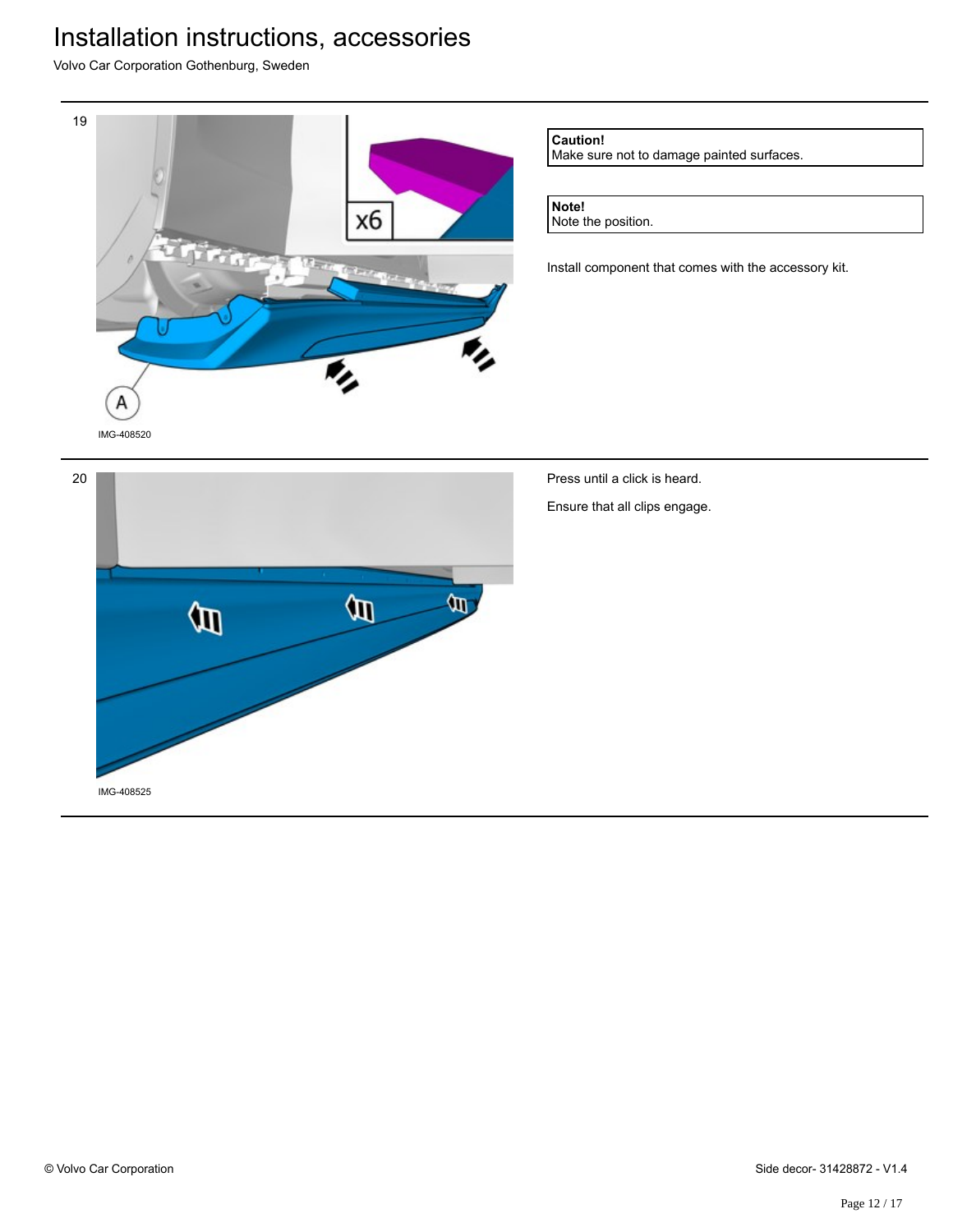Volvo Car Corporation Gothenburg, Sweden

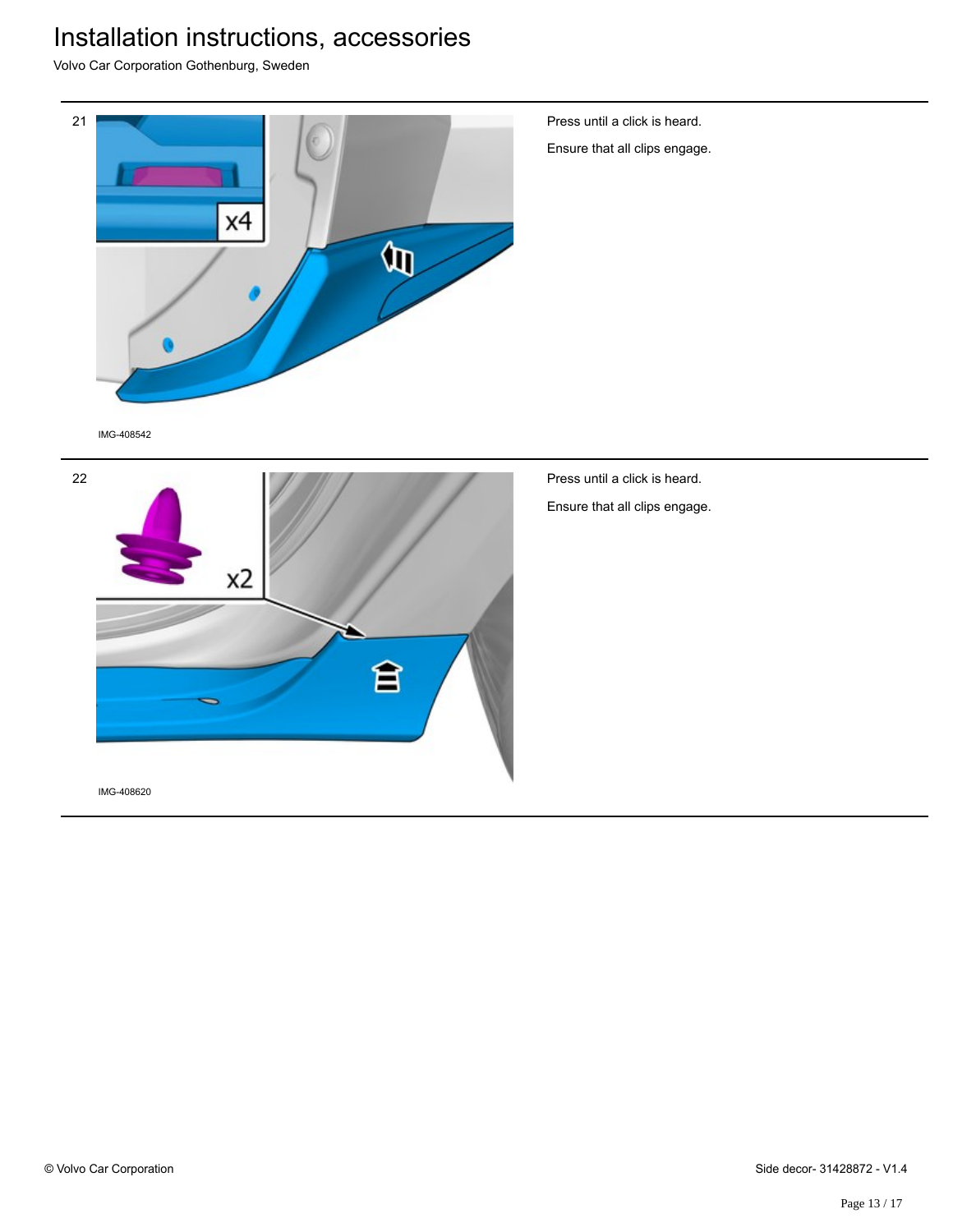Volvo Car Corporation Gothenburg, Sweden



**Installation**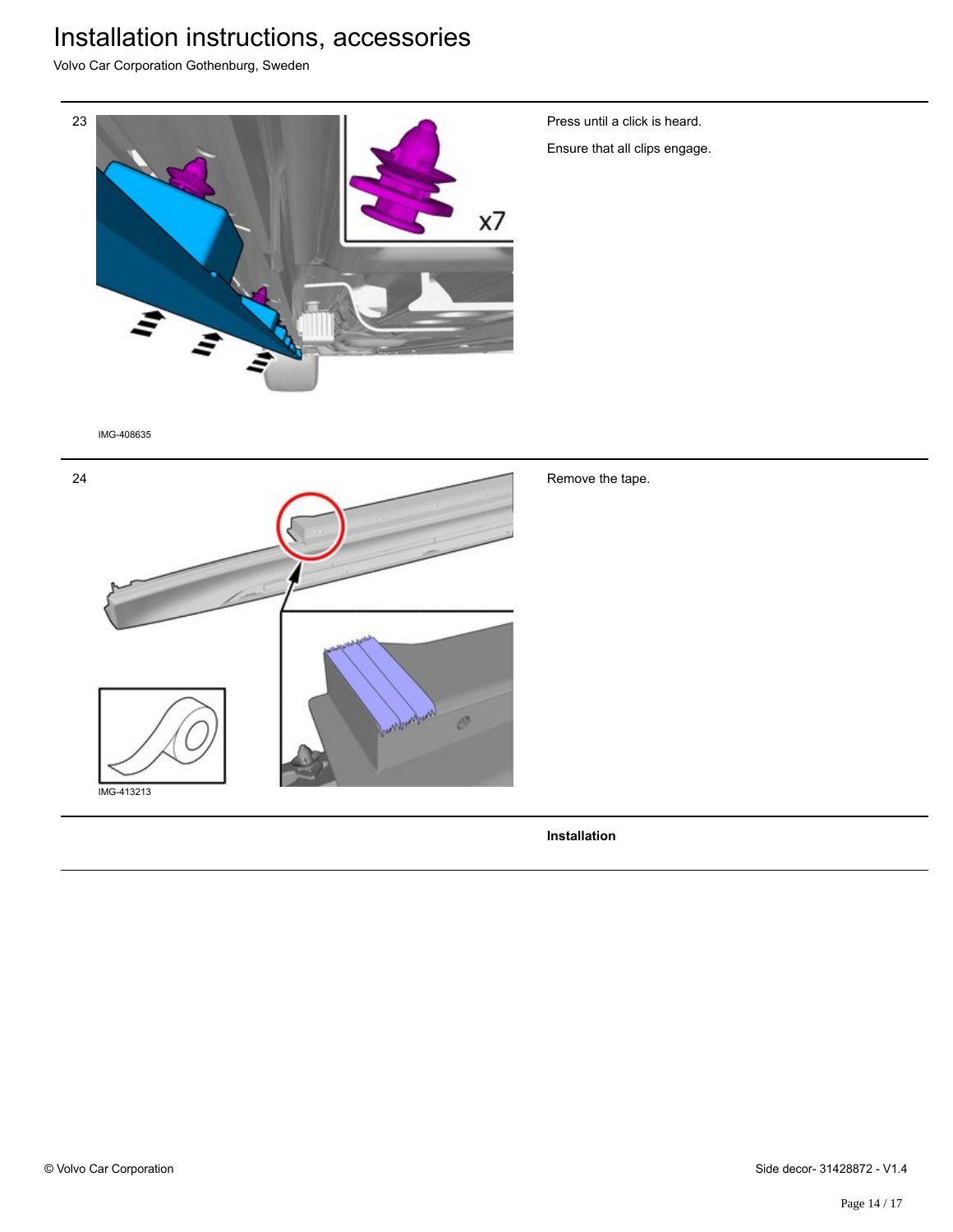Volvo Car Corporation Gothenburg, Sweden



Reinstall the removed part.



Reinstall the removed part. Ensure that all clips engage.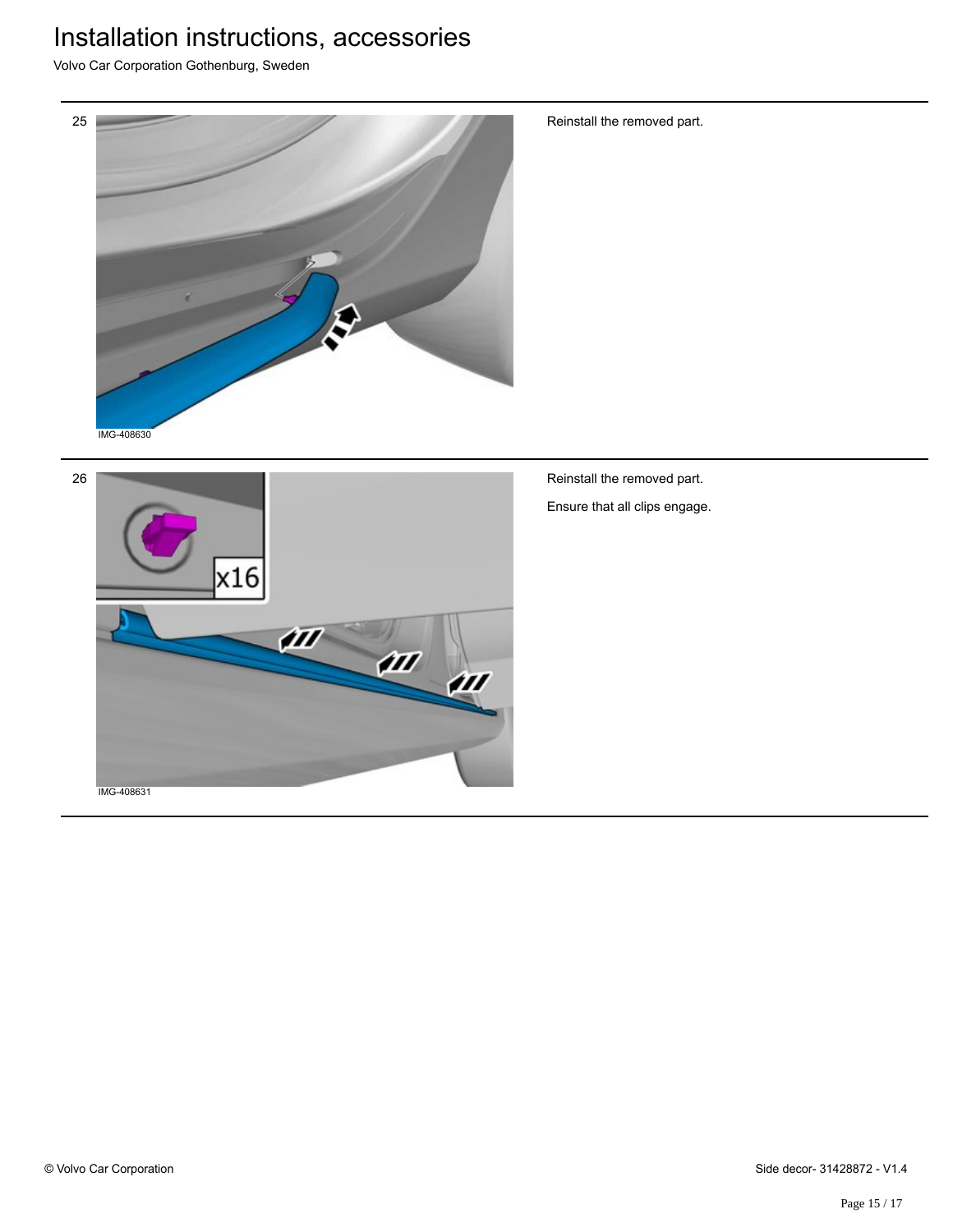Volvo Car Corporation Gothenburg, Sweden



IMG-408632

27



Install the screws.